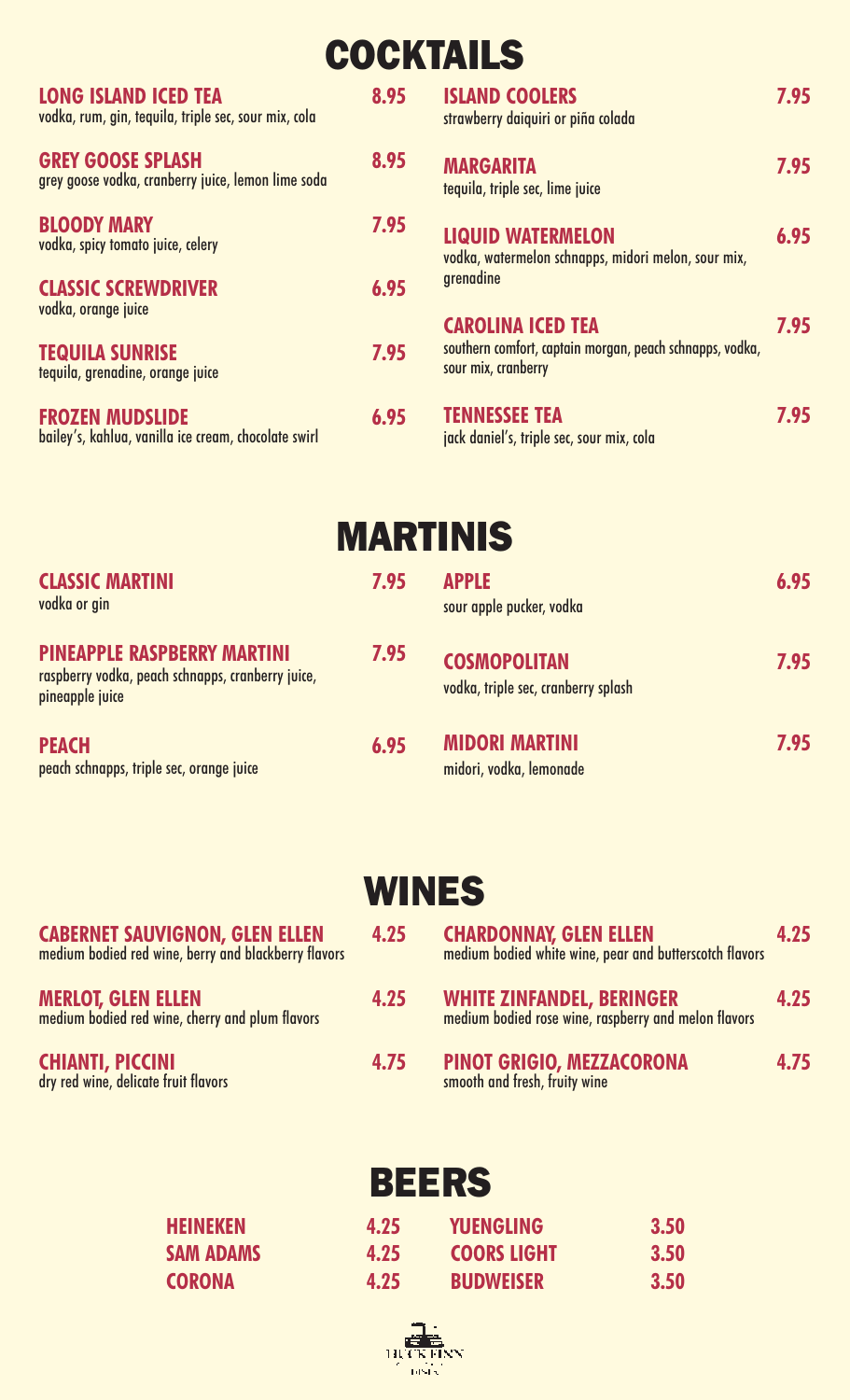# **SPIKED COFFEES**

| <b>IRISH COFFEE</b><br>whiskey, coffee, whipped cream                 | 6.50 | <b>ITALIAN COFFEE</b><br>frangelico, amaretto, coffee, whipped cream   | 6.50 |
|-----------------------------------------------------------------------|------|------------------------------------------------------------------------|------|
| <b>BAILEY'S COFFEE</b><br>bailey's irish cream, coffee, whipped cream | 6.50 | <b>MEXICAN COFFEE</b><br>kahlua, coffee, whipped cream                 | 6.50 |
| <b>TENNESSEE MUD</b><br>amaretto, whiskey, coffee, whipped cream      | 6.50 | <b>HOT WHITE RUSSIAN</b><br>kahlua, vodka, milk, coffee, whipped cream | 6.50 |

## **ESPRESSO BAR**

| <b>CAPPUCCINO</b>                                               | 3.95 | <b>ESPRESSO</b>                                                      | 2.50 |
|-----------------------------------------------------------------|------|----------------------------------------------------------------------|------|
| double espresso, steamed milk,<br>foam, cinnamon                |      | <b>DOUBLE ESPRESSO</b>                                               | 2.95 |
| <b>CAFÉ LATTE</b>                                               | 3.95 | <b>ICED LATTE</b>                                                    | 3.95 |
| single espresso, extra steamed milk                             |      | <b>ICED CAFÉ MOCHA</b><br>whipped cream                              | 4.50 |
| <b>CAFÉ MOCHA</b>                                               | 3.95 |                                                                      |      |
| espresso, steamed milk,                                         |      | <b>FREDDOCINO CARAMEL</b>                                            | 4.50 |
| torani chocolate, whipped cream                                 |      | espresso, milk, caramel, ice, whipped cream                          |      |
| <b>CARAMEL MACCHIATO</b><br>espresso, hot caramel, steamed milk | 3.95 | <b>CAPPUCCINO FREDDO</b><br>chilled espresso, whipped foam, cinnamon | 4.50 |

## **BEVERAGES**

| <b>FRESH BREWED COFFEE</b>                                   | 1.75 | <b>LEMONADE</b>                                                       | 2.95 |
|--------------------------------------------------------------|------|-----------------------------------------------------------------------|------|
| <b>HOT TEA</b>                                               | 1.75 | <b>HUCK'S CREAMY HOT CHOCOLATE</b><br>made with steamed milk          | 2.95 |
| <b>HERBAL TEAS</b><br>ask your server for our wide selection | 1.95 | <b>ICE CREAM SODA</b><br>chocolate or vanilla ice cream, syrup, soda  | 4.50 |
| <b>ASSORTED SOFT DRINKS</b>                                  | 2.75 | <b>N.Y. STYLE EGG CREAM</b><br>chocolate or vanilla syrup, milk, soda | 2.95 |
| <b>FRESHLY BREWED ICED TEA</b>                               | 2.50 | <b>MILK SHAKES</b><br>vanilla, chocolate or strawberry                | 4.50 |
| <b>ORANGE JUICE</b>                                          | 3.95 | <b>WHOLE MILK</b>                                                     | 2.95 |
| <b>ASSORTED JUICES</b>                                       | 3.95 | <b>CHOCOLATE MILK</b>                                                 | 3.25 |

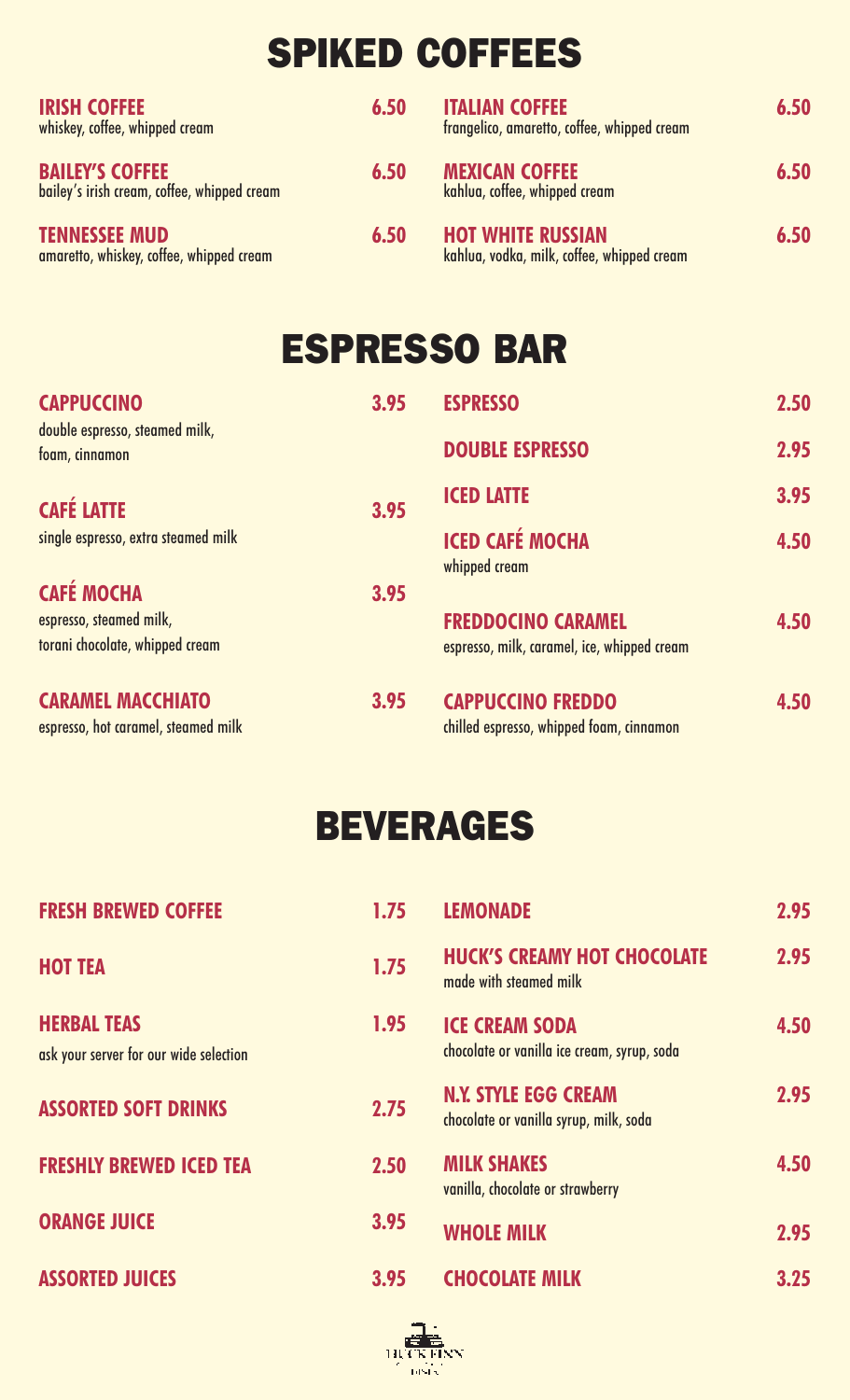## **STARTERS**

| <b>SOUP OF THE DAY</b>                                                       | <b>Cup 2.75 • Bowl 3.25</b> |                   | <b>SHRIMP COCKTAIL</b>                                                                         | 12.95 |
|------------------------------------------------------------------------------|-----------------------------|-------------------|------------------------------------------------------------------------------------------------|-------|
| <b>SOUP To Go</b>                                                            | $16oz 3.25 - 32oz 6.50$     |                   | jumbo shrimp, cocktail sauce                                                                   |       |
| <b>FRENCH ONION SOUP</b>                                                     |                             | <b>Crock 4.95</b> | <b>BUFFALO WINGS</b><br>choice: mild, hot, bbq or teriyaki                                     | 11.95 |
| <b>CHILI</b><br>red onion, cheddar cheese, nachos, sour cream                | Cup 3.95 • Crock 6.50       |                   | <b>FRIED CALAMARI</b><br>marinara sauce                                                        | 11.95 |
| <b>FRIED MOZZARELLA</b>                                                      |                             | 6.95              | <b>PIZZA BAGEL</b>                                                                             | 4.50  |
| marinara sauce<br>with French Fries                                          |                             | 8.95              | <b>CHICKY SLIDERS</b><br>fried chicken cutlets, sliced pickle, swiss cheese                    | 8.95  |
| <b>ULTIMATE NACHOS</b><br>tortilla chips, lettuce, chili, jalapenos, tomato, |                             | 9.95              | <b>BUFFALO FRIED SHRIMP</b><br>buffalo sauce, celery, ranch dressing                           | 11.95 |
| cheddar cheese, sour cream, salsa                                            |                             |                   | <b>TEX MEX EGGROLLS</b>                                                                        | 8.95  |
| <b>FRIED CHICKEN TENDERS</b>                                                 |                             | 8.95              | chicken, corn, black beans, peppers, onions,<br>cheese, ranch dressing                         |       |
| marinara, honey mustard<br><b>ZUCCHINI FRIES</b>                             |                             | 7.95              | <b>SPINACH &amp; ARTICHOKE DIP</b><br>spinach, artichoke hearts, asiago cheese, tortilla chips | 8.50  |
| parmesan cheese, ranch dressing                                              |                             |                   | <b>ULTIMATE SAMPLER</b>                                                                        | 12.95 |
| <b>ASIAN RICE BOWLS</b><br>mushrooms, onions, peppers, rice, teriyaki sauce  |                             |                   | ultimate nachos, tex mex eggrolls, cheese quesadilla<br>-no substitutions please-              |       |
| with Chicken                                                                 |                             | 10.95             | <b>SUPER SAMPLER</b>                                                                           | 12.95 |
| with Beef                                                                    |                             | 11.95             | chicken tenders, buffalo wings, fried mozzarella,                                              |       |
| with Shrimp                                                                  |                             | 12.95             | loaded potato skins<br>-no substitutions please-                                               |       |

### **QUESADILLAS**

flour tortilla, cheeses, tomato, scallion, salsa, guacamole, sour cream

CHICKEN 8.95 • STEAK 10.95 • CHEESE 6.95 VEGETARIAN 8.95 • SHRIMP 10.95

## **POTATOES**

| <b>DISCO FRIES</b><br>american cheese, gravy                        | 6.50 | <b>SWEET POTATO FRIES</b><br>ranch dressing                     | 5.95 |
|---------------------------------------------------------------------|------|-----------------------------------------------------------------|------|
| <b>CHILI CHEESE FRIES</b><br>chili, red onions, cheddar, sour cream | 7.50 | <b>LOADED FRIES</b><br>bacon, cheddar, sour cream               | 6.95 |
| <b>PIZZA FRIES</b><br>marinara, mozzarella cheese                   | 6.50 | <b>GREEK FRIES</b><br>oregano, crumbled feta cheese             | 6.50 |
| <b>LOADED POTATO SKINS</b><br>bacon, cheddar, sour cream            | 6.50 | <b>LOADED BAKED POTATO</b><br>bacon, cheddar cheese, sour cream | 3.95 |
| <b>CHILI STUFFED BAKED POTATO</b><br>cheddar cheese                 | 4.95 | <b>SIDE OF FRENCH FRIES</b>                                     | 3.95 |
|                                                                     |      | CINER                                                           |      |

**POTATO SALAD 3.50 COLE SLAW OR PASTA SALAD 3.50 FETA CHEESE & TOMATO 4.95 STUFFED GRAPE LEAVES 5.95 RICE 4.50**

## **SIDES**

| 3.50 | <b>ONION RINGS</b>          | 6.95 |
|------|-----------------------------|------|
| 3.50 | <b>MASHED POTATOES</b>      | 3.50 |
| 4.95 | <b>BAKED POTATO</b>         | 2.50 |
| 5.95 | <b>VEGETABLE OF THE DAY</b> | 3.50 |
| 4.50 | <b>BAKED BEANS</b>          | 3.95 |

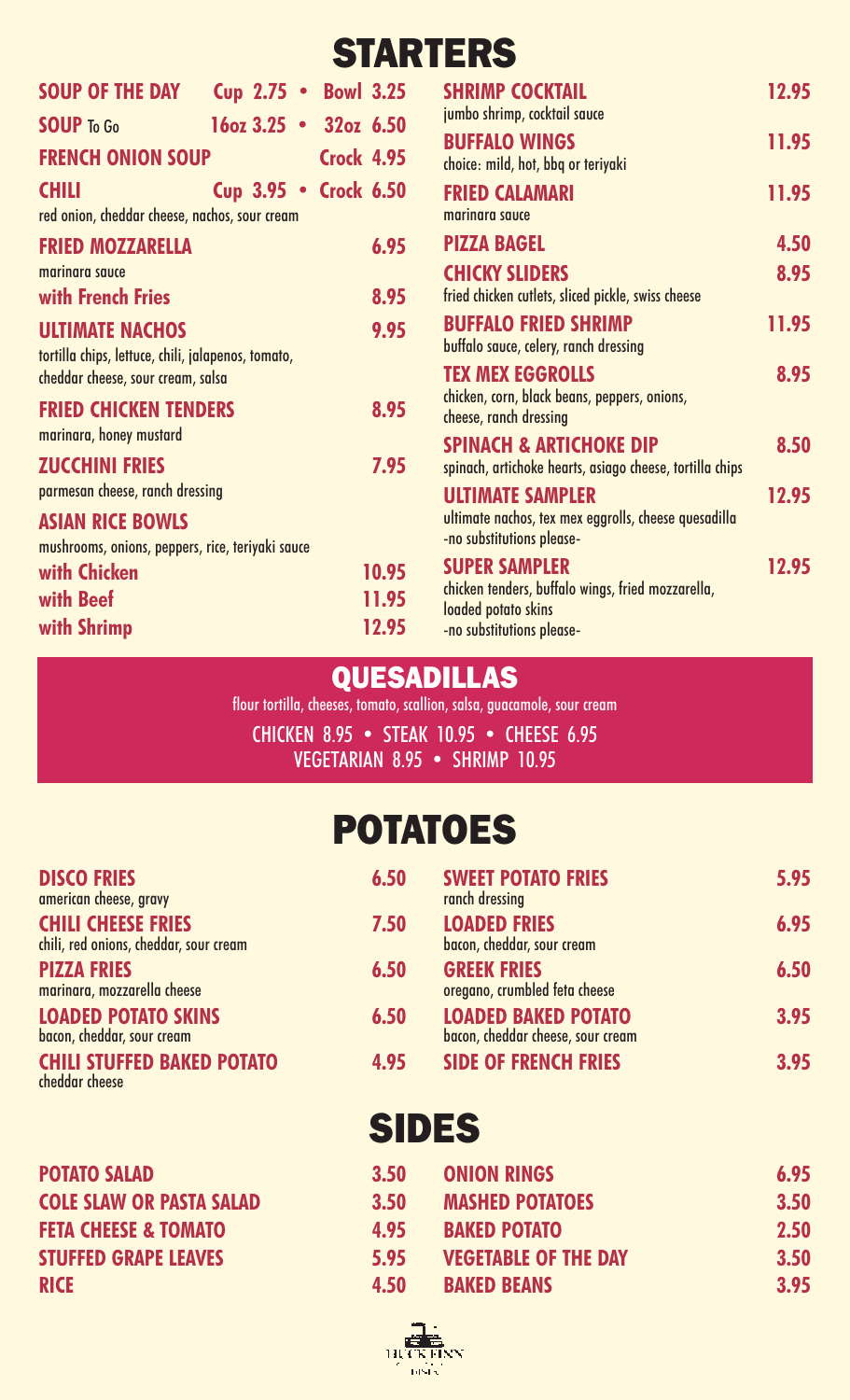## **SALADS**

### **HOUSE SALAD 4.95 • 7.95**

iceberg lettuce, tomato, peppers, red onion, cucumber, red cabbage, carrots, croutons, choice of dressing

### **CAESAR SALAD 4.95 • 7.95**

romaine lettuce, croutons, parmesan cheese

**GREEK SALAD 10.95** red onion, stuffed grape leaves, anchovies, pepperoncini, red wine vinaigrette

**MEDITERRANEAN SALAD 10.95 10.95 10.95 10.95 10.95 10.95 10.95 10.95 10.95 10.95 10.95 10.95** artichoke hearts, kalamata olives, red onion, feta cheese, red wine vinaigrette

### **VILLAGE GREEK SALAD 9.95**

cucumber, tomato, red onion, feta cheese, kalamata olives, extra virgin olive oil, red wine vinegar

### **HUCK FINN SALAD 9.95**

arugula, apples, walnuts, bleu cheese, balsamic vinaigrette

### **COMPLEMENT ANY OF THE ABOVE SALADS WITH:**

Grilled Chicken 4.00 • Grilled Shrimp 6.50 • Salmon 7.00 • Tuna Salad 4.00 • Steak 7.00

# **ENTRÉE SALADS**

### **ORGANIC SALAD 15.95**

grilled salmon, mixed greens, sun-dried tomato, capers, portabella mushroom, citrus dressing

### **COBB SALAD 13.95**

grilled chicken, iceberg lettuce, bacon, avocado, tomato, crumbled bleu cheese, cucumber, sliced egg, tortilla chips, choice of dressing

### **NEW ORLEANS SALAD 13.50**

cajun chicken breast, mixed greens, tomato, red onion, mushrooms, egg, black olives, cheese, balsamic vinaigrette

### **CALIFORNIA SALAD 13.50**

oven roasted turkey breast, iceberg lettuce, avocado, bacon, tomato, red onion, raisins, choice of dressing

### **HONEY FRIED CHICKEN SALAD 13.50**

fried chicken tenders, iceberg lettuce, tomato, bacon, cucumber, carrot, red cabbage, honey mustard dressing

### **STEAK HOUSE WEDGE 14.95**

flat iron steak, iceberg wedge, ranch dressing, bacon, tomato, crumbled bleu cheese, fried onion straws

### **CHICKEN PORTABELLA SALAD 13.50**

grilled chicken, arugula, portabella mushroom, tomato, feta cheese, balsamic vinaigrette

### **GRILLED CHICKEN WALDORF 13.50**

grilled chicken, romaine lettuce, apples, red grapes, walnuts, celery, raisins, crumbled bleu cheese, balsamic vinaigrette

### **BUFFALO CHICKEN SALAD 13.50**

buffalo fried chicken cutlet, romaine lettuce, tomato, crumbled bleu cheese, tortilla chips, ranch dressing

### **CHEF SALAD 13.95**

roast beef, turkey, ham, pastrami, swiss cheese, iceberg lettuce, choice of dressing

### **SALAD PLATTERS**

iceberg lettuce, cucumber, tomato, sliced egg, potato salad, cole slaw and choice of:

| <b>Chicken Salad</b> | 11.95 |
|----------------------|-------|
| <b>Tuna Salad</b>    | 12.95 |
| <b>Shrimp Salad</b>  | 13.50 |

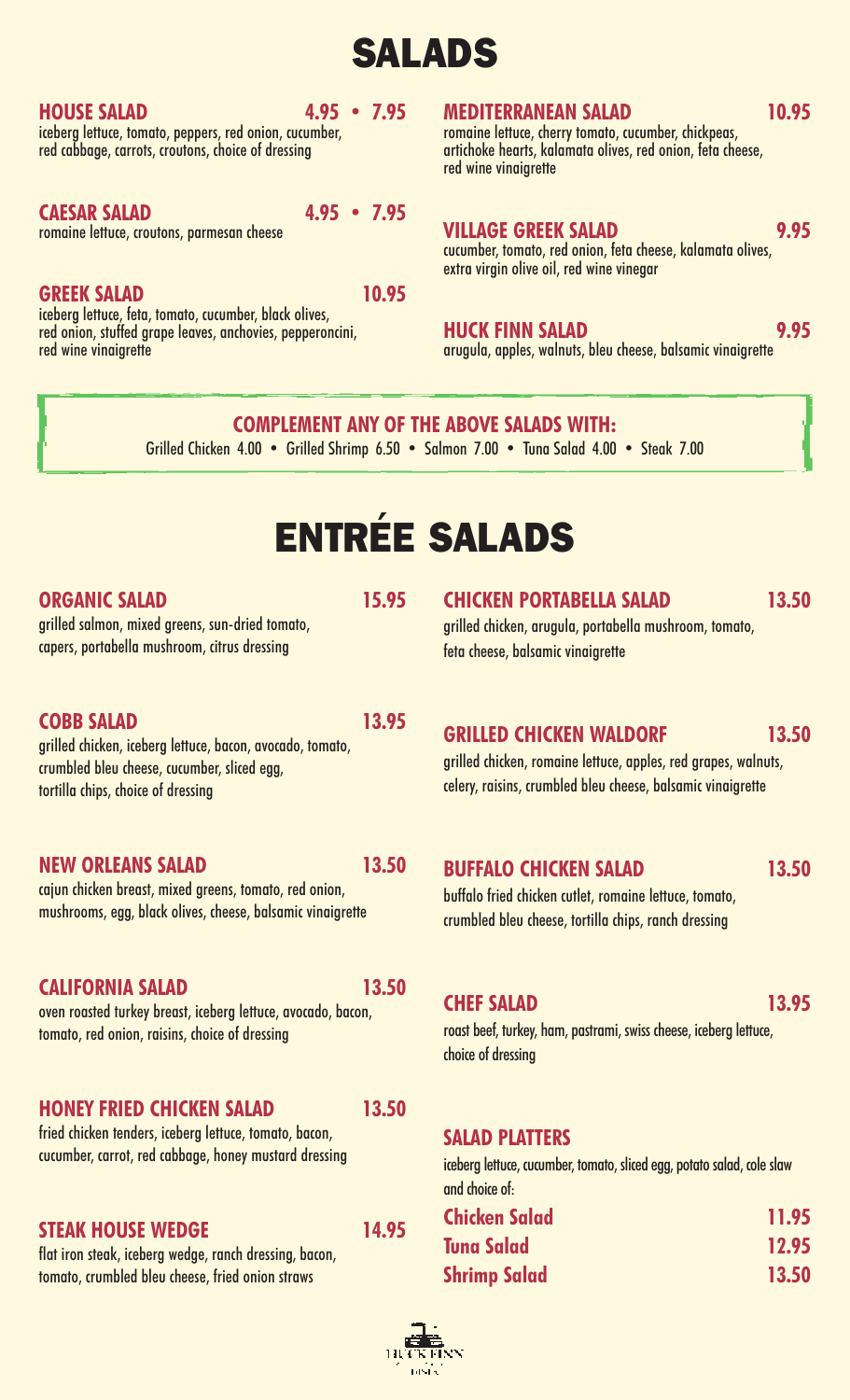## **CHICKEN SANDWICHES**

SERVED WITH FRENCH FRIES, COLE SLAW OR PASTA SALAD SUBSTITUTE SWEET POTATO FRIES 1.50 ADDITIONAL

| <b>GRILLED CHICKEN BREAST</b><br>lettuce, tomato, brioche roll                                                            | 10.50 | <b>SICI</b><br>grille          |
|---------------------------------------------------------------------------------------------------------------------------|-------|--------------------------------|
| <b>CAJUN CHICKEN GRILLE</b><br>red onion, american cheese, hard roll                                                      | 10.95 | mozz<br><b>CALI</b>            |
| <b>BALSAMIC CHICKEN</b><br>grilled chicken, mozzarella cheese, portabella mushroom,<br>balsamic vinaigrette, brioche roll | 11.50 | grille<br><b>BIG</b><br>grille |
| <b>CHICKEN MARGHERITA</b><br>grilled chicken, grilled tomato,<br>mozzarella cheese, brioche roll                          | 11.50 | <b>MAL</b><br>grille<br>brioch |
| <b>CRISPY BUFFALO CHICKEN</b><br>fried chicken cutlet, buffalo sauce, hard roll                                           | 10.50 | <b>CHI</b><br>fried<br>mozz    |
| <b>BBQ CHICKEN PANINI</b><br>grilled chicken, canadian bacon, red onion,<br>cheddar cheese, bbq sauce, pressed flatbread  | 11.50 | <b>TUS</b><br>grille<br>balsa  |

| <b>SICILIAN PANINI</b><br>grilled chicken, spinach, red onion,<br>mozzarella cheese, pressed flatbread          | 11.50 |
|-----------------------------------------------------------------------------------------------------------------|-------|
| <b>CALIFORNIA CHICKEN</b><br>grilled chicken, avocado, swiss cheese, brioche roll                               | 11.50 |
| <b>BIG BIRD</b><br>grilled chicken, bacon, cheddar, hard roll                                                   | 11.50 |
| <b>MALIBU CHICKEN</b><br>grilled chicken, grilled ham, swiss cheese, honey mustard,<br>brioche roll             | 11.50 |
| <b>CHICKEN PARMIGIANA</b><br>fried chicken cutlet, marinara sauce,<br>mozzarella cheese, italian roll           | 10.95 |
| <b>TUSCAN PANINI</b><br>grilled chicken, arugula, mozzarella cheese,<br>balsamic vinaigrette, pressed flatbread | 11.50 |

## **GRILLED WRAPS**

SERVED WITH FRENCH FRIES, COLE SLAW OR PASTA SALAD SUBSTITUTE SWEET POTATO FRIES 1.50 ADDITIONAL

| <b>CHICKEN CAESAR</b><br>grilled chicken, romaine lettuce, caesar dressing                                   | 10.95 |
|--------------------------------------------------------------------------------------------------------------|-------|
| <b>CHICKEN PORTABELLA</b><br>grilled chicken, arugula, tomato, portabella mushroom,<br>balsamic vinaigrette  | 10.95 |
| <b>HONEY DIJON CHICKEN</b><br>grilled chicken, swiss cheese, bacon, lettuce, tomato,<br>honey dijon dressing | 11.50 |
| <b>CALIFORNIA WRAP</b><br>roasted turkey breast, avocado, swiss cheese, bacon, lettuce                       | 11.50 |
| <b>MEDITERRANEAN WRAP</b><br>grilled chicken, spinach, tomato, mozzarella cheese, red onion                  | 11.50 |

| <b>STEAK FAJITA WRAP</b><br>london broil, tomato, cheese, lettuce, salsa, sour cream                             | 11.50 |
|------------------------------------------------------------------------------------------------------------------|-------|
| <b>SHRIMP CAESAR</b><br>grilled shrimp, romaine lettuce, caesar dressing                                         | 11.50 |
| <b>NEW YORKER</b><br>corned beef, pastrami, swiss cheese, red onion, dijon mustard                               | 11.50 |
| <b>CHICKEN B.L.T.A.</b><br>grilled chicken, bacon, lettuce, tomato, avocado                                      | 11.50 |
| <b>CAJUN SOUTHWESTERN</b><br>cajun grilled chicken, tomato, romaine lettuce, bacon,<br>jalapenos, ranch dressing | 11.50 |

## **DELI SANDWICHES**

SERVED WITH COLE SLAW OR PASTA SALAD ON CHOICE OF WHITE, WHOLE WHEAT, RYE OR HARD ROLL

| <b>ROAST BEEF</b>         | 7.95 | <b>TUNA SALAD</b>     | 7.95 |
|---------------------------|------|-----------------------|------|
| <b>ROAST TURKEY</b>       | 7.95 | <b>CHICKEN SALAD</b>  | 7.50 |
| <b>BOILED HAM</b>         | 6.25 | <b>SHRIMP SALAD</b>   | 7.95 |
| <b>BAKED VIRGINIA HAM</b> | 7.95 | <b>EGG SALAD</b>      | 5.25 |
| <b>HOT CORNED BEEF</b>    | 8.50 | <b>GRILLED CHEESE</b> | 4.50 |
| <b>HOT PASTRAMI</b>       | 8.95 | <b>B.L.T.</b>         | 8.50 |

### **SANDWICH COMBO 10.95**

soup or salad and half sandwich of your choice: ham & cheese • turkey • roast beef • tuna salad • chicken salad • egg salad

**SANDWICH EXTRAS FRIES 2.00 • BACON 2.00 • TOMATO .50 • ONION .50 • CHEESE 1.00 • PITA .75**

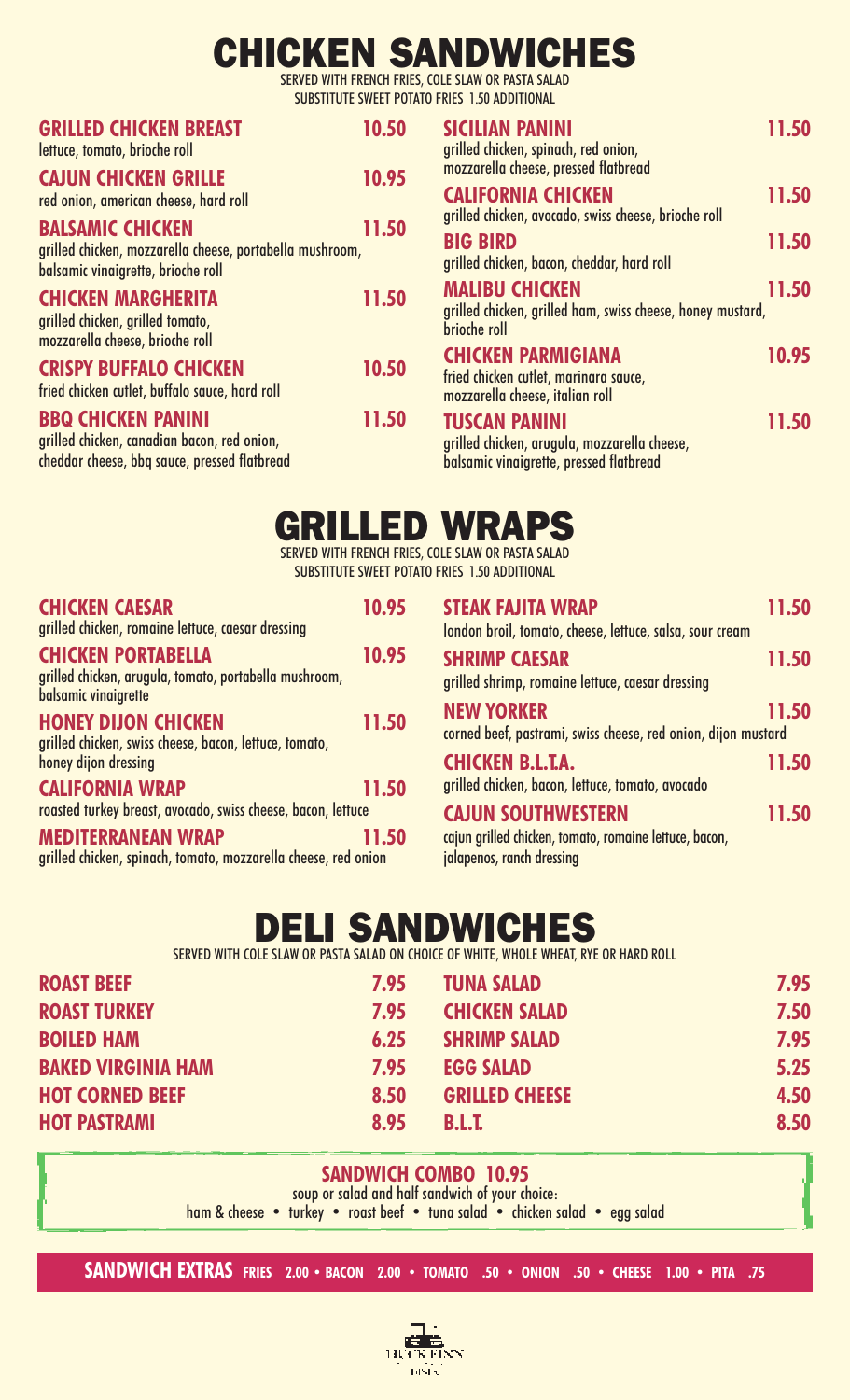## **BETTER BURGERS**

8 OZ. OF CUSTOM BLEND ANGUS BEEF ON GRILLED BRIOCHE BUN WITH FRIES, LETTUCE AND TOMATO SERVED WITH CHOICE OF COLE SLAW OR PASTA SALAD

| <b>SMOKE HOUSE</b><br>cheddar cheese, bacon, bbq sauce, fried onions                                  | 11.50 | <b>MONTREAL</b><br>canadian bacon, swiss cheese, honey mustard                                                                | 11.50 |
|-------------------------------------------------------------------------------------------------------|-------|-------------------------------------------------------------------------------------------------------------------------------|-------|
| <b>ALPINE SWISS</b><br>portabella mushrooms, swiss cheese                                             | 11.25 | <b>JERSEY BURGER</b><br>fried egg, taylor ham, american cheese                                                                | 11.50 |
| <b>BROOKLYN</b><br>bacon, mushrooms, swiss cheese                                                     | 11.50 | <b>THE FAT BURGER</b><br>our angus burger, fried whole portabella mushroom,                                                   | 11.50 |
| <b>ROUTE 66</b><br>cajun spices, fried onions, cheddar cheese                                         | 10.50 | mozzarella cheese, ranch dressing                                                                                             |       |
| <b>TEXAS BURGER</b>                                                                                   | 11.50 | <b>CUBAN TURKEY BURGER</b><br>grilled ham, pickle, swiss cheese, honey mustard                                                | 11.25 |
| chili, red onions, cheddar cheese                                                                     |       | <b>SANTA MONICA TURKEY BURGER</b>                                                                                             | 11.50 |
| <b>L.A. BURGER</b><br>avocado, arugula, grilled onions, balsamic vinaigrette                          | 11.50 | bacon, avocado, cheddar cheese<br><b>PHILLY TURKEY BURGER</b>                                                                 | 10.95 |
| <b>BREAKFAST BURGER</b>                                                                               | 11.50 | onions, peppers, provolone cheese                                                                                             |       |
| fried egg, bacon, american cheese<br><b>ST. LOUIS</b><br>grilled onions, mushrooms, mozzarella cheese | 11.25 | <b>THE IMPOSTOR BURGER</b><br>a meatless option, grilled portabella mushroom, red onion,<br>mozzarella cheese, marinara sauce | 9.50  |

## **SIMPLE BURGERS**

OUR ORIGINAL 6 OZ. BURGER ON GRILLED BRIOCHE BUN SERVED WITH COLE SLAW OR PASTA SALAD DELUXE SERVED WITH LETTUCE, TOMATO & FRENCH FRIES

|                          | REG. | DLX. |                          | REG. | DLX.  |
|--------------------------|------|------|--------------------------|------|-------|
| <b>CLASSIC HAMBURGER</b> | 6.50 | 8.50 | <b>TURKEY BURGER</b>     | 7.95 | 9.95  |
| <b>CHEESEBURGER</b>      | 6.95 | 8.95 | <b>VEGGIE BURGER</b>     | 6.95 | 8.95  |
| <b>PATTY MELT</b>        | 7.50 | 9.50 | <b>CALIFORNIA BURGER</b> | 6.95 | 8.95  |
| <b>PIZZA BURGER</b>      | 7.50 | 9.50 | <b>TWIN CHEESEBURGER</b> | 9.95 | 11.95 |

### **BURGER EXTRAS**

BACON 2.00 • TOMATO .50 • CHEESE 1.00 • ONION OR PEPPERS .50 • MUSHROOMS 1.00 SUB. SWEET POTATO FRIES 1.50 • SUB. DISCO FRIES 1.50 • SUB. 8 OZ. ANGUS BURGER 2.00 • SUB. ONION RINGS 1.00

## **KID'S MENU**

FOR OUR FRIENDS 12 YEARS OLD AND UNDER • **NOT AVAILABLE FOR TAKE-OUT** KID'S MEALS START WITH CHOICE OF FRUIT CUP OR CRISPY CARROTS, KID'S DRINK AND ICE CREAM OR JELLO FOR DESSERT

| <b>GIRAFFE</b><br>cheeseburger sliders, fries           | 7.95 | <b>SEAL</b><br>fried fish sticks, fries                           | 7.95 |
|---------------------------------------------------------|------|-------------------------------------------------------------------|------|
| <b>ZEBRA</b><br>grilled cheese, fries                   | 6.95 | <b>MONKEY</b><br>penne pasta, meatball, tomato sauce              | 7.50 |
| <b>BEAR</b><br>fried chicken tenders, fries             | 7.95 | <b>LION</b><br>oven roasted turkey breast, mashed potatoes, gravy | 7.95 |
| <b>KANGAROO</b><br>mac, broccoli, cheese                | 7.50 | <b>TIGER</b><br>beef hot dog, fries                               | 6.50 |
| <b>ELEPHANT</b><br>flatbread cheese pizza               | 6.50 | <b>EAGLE</b><br>silver dollar pancakes, bacon                     | 6.50 |
| <b>PANDA</b><br>grilled chicken breast, mashed potatoes | 7.95 | <b>SHARK</b><br>ham & swiss panini, fries                         | 6.95 |

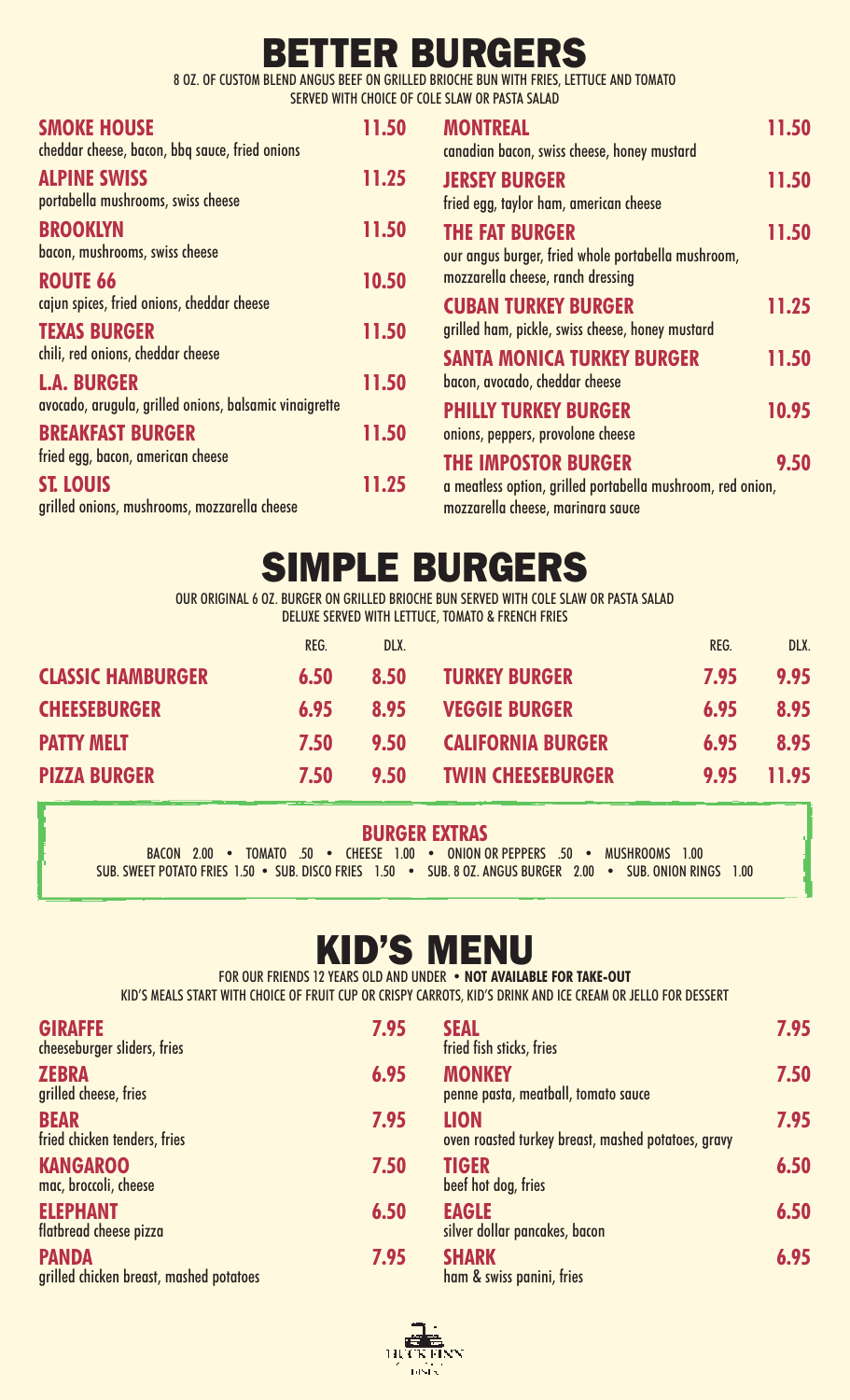### **ALL TIME GRE** FRIES, COLE SLAW OR PASTA SALAD

POTATO FRIES 1.50 ADDITIONAL

|                                                                                                      | <b>SERVED WITH FRENCH FR</b><br><b>SUBSTITUTE SWEET PO</b> |
|------------------------------------------------------------------------------------------------------|------------------------------------------------------------|
| <b>TURKEY CLUB</b><br>roasted turkey breast, bacon, lettuce, tomato                                  | 11.50                                                      |
| <b>REUBEN</b><br>corned beef or pastrami, grilled rye, sauerkraut, russian dressing,<br>swiss cheese | 11.50                                                      |
| <b>TUNA MELT</b><br>white meat tuna, tomato, american cheese                                         | 11.50                                                      |
| <b>GREEK GYRO</b><br>beef or chicken, lettuce, tomato, onion, pita, tzatziki                         | 10.95                                                      |
| <b>ROAST BEEF TRIPLE DECKER</b><br>swiss cheese, cole slaw, russian dressing                         | 11.50                                                      |
| <b>CHICKEN FINGERS DELUXE</b><br>chicken tenders, marinara sauce, honey mustard                      | 10.50                                                      |
| <b>CHICKEN FINGERS DELIGHT</b><br>chicken tenders, mozzarella sticks                                 | 10.95                                                      |
| <b>HAPPY WAITRESS</b><br>grilled cheese, bacon, tomato                                               | 9.50                                                       |
| <b>PHILLY CHEESE STEAK</b><br>onions, peppers, cheese, italian roll                                  | 10.95                                                      |
| <b>CORNED BEEF &amp; PASTRAMI CLUB</b><br>cole slaw, russian dressing                                | 11.50                                                      |
| <b>BAKED MEATLOAF SANDWICH</b><br>brown gravy, hard roll                                             | 9.95                                                       |
| <b>MEATBALL PARMIGIANA SANDWICH</b><br>marinara sauce, mozzarella cheese, italian roll               | 9.95                                                       |

## **PREMIUM SANDWICHES**

**CUBAN PANINI 11.50** roast pork, grilled ham, swiss cheese,<br>pickles, honey mustard

**CRAB CAKE SANDWICH 12.50** lettuce, tomato, brioche roll, remoulade

**CITY GRILL 11.50** pastrami, swiss, tomato, russian dressing, cole slaw, grilled rye

**EGGPLANT MILANESE PANINI 10.50** fried eggplant, roasted peppers, mozzarella cheese, marinara sauce

**BISTRO ROAST BEEF 11.50** caramelized onions, provolone cheese, hard roll

**MANHATTAN STEAK PANINI 12.50** london broil, mushrooms, cheddar cheese

**OPEN SLICED STEAK 16.95** angus sirloin steak, onion rings, white toast

**FRIED FISH SANDWICH 11.95** fried fillet, hard roll, lettuce, tomato

**HOT OPEN SANDWICHES 13.95**

roast beef, turkey or virginia ham, white bread, gravy, potato & soup



SERVED WITH GARLIC BREAD

### **2. CHOOSE YOUR SAUCE**

**marinara 9.00 vodka sauce 10.00 alfredo 10.00 bolognese 12.00 garlic & oil 9.00**

### **3. ADD ANY EXTRAS**

**chicken 4.00 shrimp 6.00 salmon 7.00 italian meatballs 3.00 spinach, broccoli or mushrooms 2.00**



### **CHICKEN 16.95 • STEAK 17.95 • SHRIMP 19.95**

accompanied with warm flour tortillas, shredded cheeses, lettuce, tomato, sour cream, guacamole, salsa and tex-mex rice



**YOUR PASTA penne linguini shells**

**bow-ties**

**1. SELECT**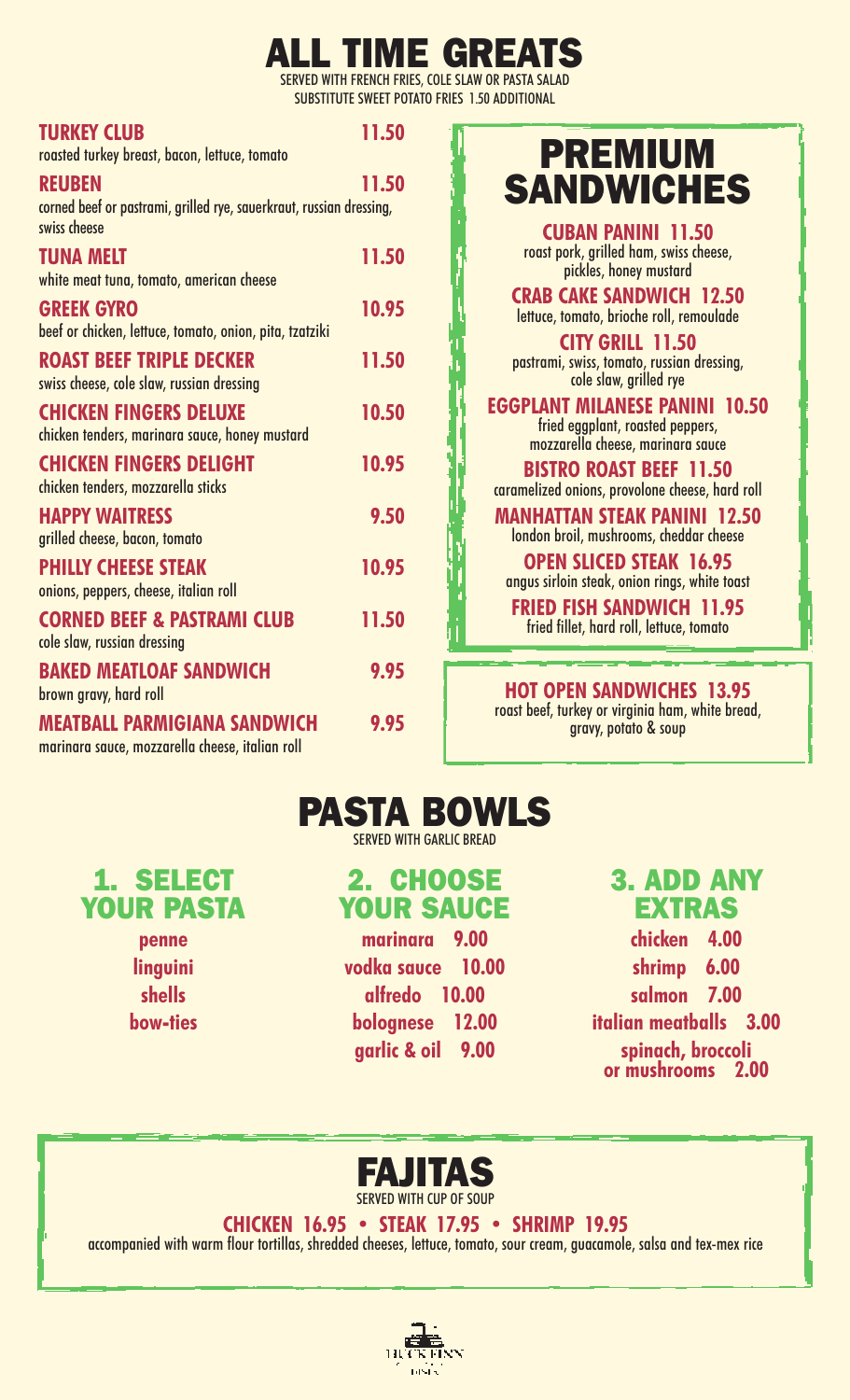### **PASTA** SERVED WITH CHOICE OF SOUP OR SALAD

| <b>PENNE VODKA</b><br>penne pasta, tomato vodka cream sauce, peas                             | 14.95 | <b>CAVATELLI &amp; BROCCOLI RABE</b><br>with olive oil & fresh garlic                                            | 14.95 |
|-----------------------------------------------------------------------------------------------|-------|------------------------------------------------------------------------------------------------------------------|-------|
| <b>PASTA BOLOGNESE</b><br>penne pasta, mushrooms, italian meat sauce                          | 15.95 | <b>LINGUINI ALFREDO</b><br>Linguini pasta, parmesan cream sauce                                                  | 14.95 |
| <b>PASTA FRESCA</b>                                                                           | 14.95 | <b>TORTELLINI CARBONARA</b><br>cheese tortellini, peas, ham, garlic, parmesan cream sauce                        | 15.95 |
| bow-tie pasta, fresh grilled vegetables,<br>garlic & oil sauce                                |       | <b>SPAGHETTI &amp; MEATBALLS</b><br>italian meatballs, marinara sauce                                            | 15.95 |
| <b>SEAFOOD ALFREDO</b><br>linguini pasta, shrimp, scallops, broccoli,<br>parmesan cream sauce | 25.95 | <b>PASTA ROMANA</b><br>bow-tie pasta, sautéed chicken, broccoli, sun-dried tomato,<br>peas, parmesan cream sauce | 17.95 |

**ADD TO YOUR PASTA**

CHICKEN 4.00 • SHRIMP 5.00 • SALMON 7.00 • ITALIAN MEATBALLS 3.00 • SPINACH, BROCCOLI OR MUSHROOMS 2.00

|  |  |                                     |  |  | <b>DINNER SPECIALTIES</b> |  |
|--|--|-------------------------------------|--|--|---------------------------|--|
|  |  | CENTER WITH CHAICE OF CAUS ON CALLS |  |  |                           |  |

SERVED WITH CHOICE OF SOUP OR SALAD

| <b>CHICKEN FRANCAISE</b><br>sautéed chicken, lemon, white wine, rice               | 17.95 | <b>CHICKEN PARMIGIANA</b><br>chicken cutlet, marinara sauce, mozzarella, linguini                                    | 18.95 |
|------------------------------------------------------------------------------------|-------|----------------------------------------------------------------------------------------------------------------------|-------|
| <b>CHICKEN SCAMPI</b><br>sautéed chicken, garlic butter sauce, rice                | 17.95 | <b>VEAL PARMIGIANA</b><br>milk-fed veal cutlet, marinara sauce, mozzarella, linguini                                 | 19.95 |
| <b>SHRIMP SCAMPI</b><br>sautéed shrimp, garlic butter sauce, rice                  | 21.95 | <b>FRIED CHICKEN</b><br>southern style fried chicken, choice of two sides                                            | 15.95 |
| <b>EGGPLANT PARMIGIANA</b><br>fried eggplant, marinara sauce, mozzarella, linguini | 15.95 | <b>OVEN ROASTED TURKEY</b><br>all white meat turkey, stuffing, cranberry sauce,<br>turkey gravy, choice of two sides | 15.95 |
| <b>CHICKEN MARSALA</b><br>sautéed chicken, mushrooms,<br>marsala wine sauce, rice  | 17.95 | <b>ROAST SIRLOIN OF BEEF</b><br>au jus gravy, choice of two sides                                                    | 15.95 |
| <b>BAKED MEATLOAF</b><br>brown gravy, choice of two sides                          | 14.95 | <b>SIMPLY GRILLED CHICKEN</b><br>oregano, lemon, choice of two sides                                                 | 17.95 |
| <b>ROASTED or BROILED HALF CHICKEN</b><br>homemade stuffing, choice of two sides   | 15.95 | <b>CHICKEN KABOB</b><br>fresh vegetables, rice                                                                       | 17.95 |
| <b>PAN FRIED CALF'S LIVER</b><br>bacon, onions, choice of two sides                | 15.95 | <b>HAM STEAK</b><br>with fruit sauce, choice of two sides                                                            | 15.95 |

**SIDE SELECTIONS** FRENCH FRIES • MASHED POTATOES • SWEET POTATO FRIES • BAKED POTATO • RICE • VEGETABLE OF THE DAY

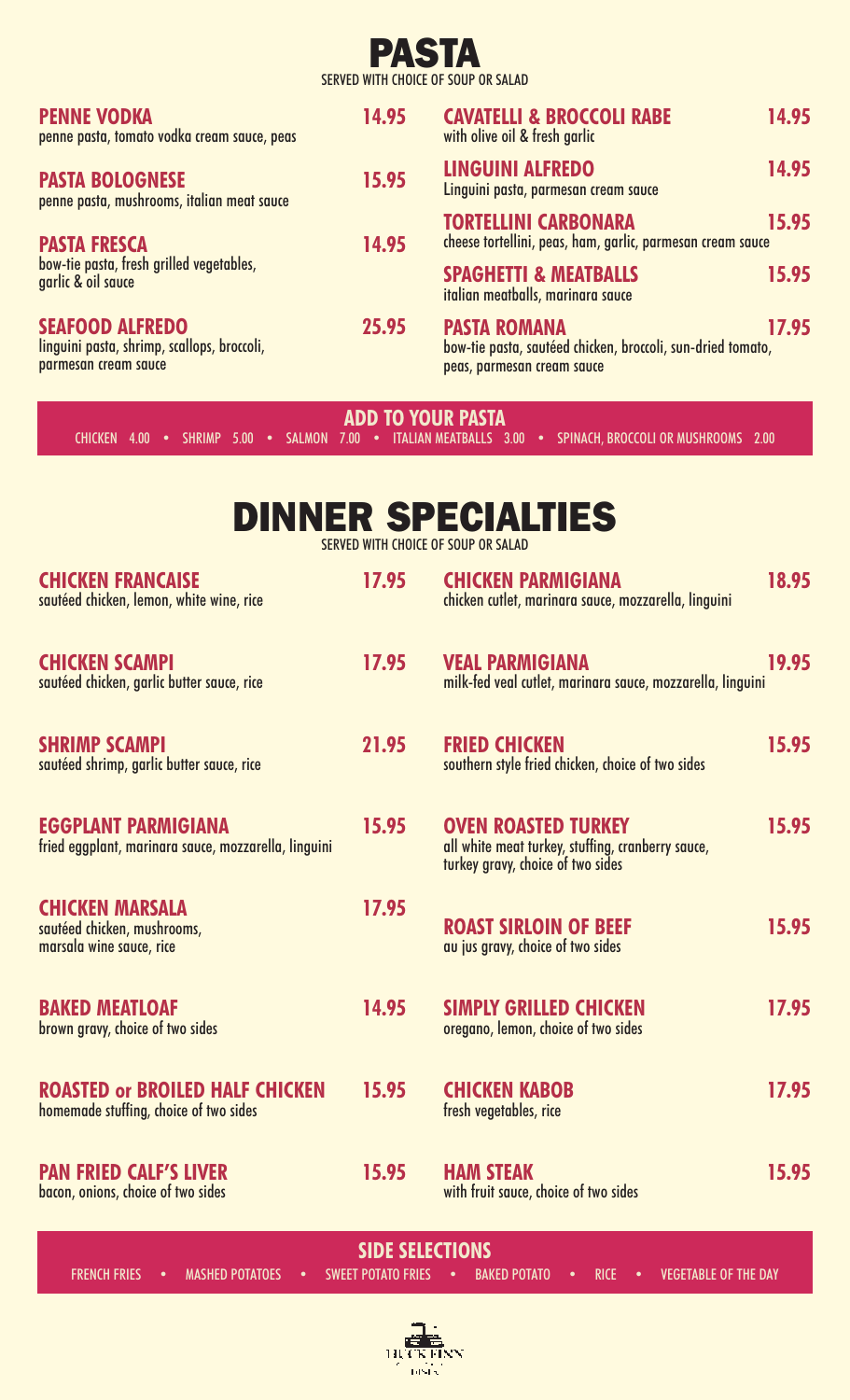## **FISH & SEAFOOD**

SERVED WITH CHOICE OF SOUP OR SALAD

| <b>SALMON (Norwegian)</b><br>broiled, dill cream sauce, choice of two sides              | 20.95 | <b>JUMBO GULF SHRIMP</b><br>broiled or fried, choice of two sides                                          | 21.95 |
|------------------------------------------------------------------------------------------|-------|------------------------------------------------------------------------------------------------------------|-------|
| <b>FILLET OF FLOUNDER</b><br>broiled or fried, choice of two sides                       | 21.95 | <b>BAKED STUFFED SHRIMP (4)</b><br>crabmeat stuffing, choice of two sides                                  | 24.95 |
| <b>ENGLISH FISH &amp; CHIPS</b><br>beer battered cod, homemade chips, choice of one side | 16.95 | <b>MARYLAND CRAB CAKES</b><br>remoulade sauce, choice of two sides                                         | 21.95 |
| <b>SEA SCALLOPS</b><br>broiled or fried, choice of two sides                             | 25.95 | <b>TUSCANY LEMON TILAPIA</b><br>broiled, lemon, olive oil, tomato, onions, parsley,<br>choice of two sides | 17.95 |
| <b>BOSTON SCROD FILLET</b><br>Broiled, choice of two sides                               | 18.95 | <b>BROILED TROUT FILLET</b><br>choice of two sides                                                         | 17.95 |

| <b>STEAKS &amp; CHOPS</b>                              |  |  |
|--------------------------------------------------------|--|--|
| CERVER WITH CHAICE OF COUR OR CALAR AND TWO CIDE ITEMS |  |  |

SERVED WITH CHOICE OF SOUP OR SALAD AND TWO SIDE ITEMS

| <b>N.Y. SIRLOIN</b><br>16 oz. angus                        | 27.95 | <b>BABY BACK RIBS</b><br>bbq sauce                  | 17.95 |
|------------------------------------------------------------|-------|-----------------------------------------------------|-------|
| <b>RIB-EYE</b><br>16 oz. angus                             | 27.95 | <b>PORK CHOPS</b><br>simply grilled, lemon, oregano | 16.95 |
| <b>CHOPPED STEAK</b><br>ground prime sirloin, onion straws | 16.95 | <b>LONDON BROIL</b><br>mushroom gravy sauce         | 18.95 |



SERVED WITH CHOICE OF SOUP OR SALAD AND TWO SIDE ITEMS

| <b>BROILED SEAFOOD PLATTER</b><br>fillet of flounder, shrimp, scallops | 28.95 | <b>FRIED SEAFOOD PLATTER</b><br>fillet of flounder, shrimp, scallops                      | 28.95 |
|------------------------------------------------------------------------|-------|-------------------------------------------------------------------------------------------|-------|
| <b>BBQ RIBS &amp; SHRIMP</b><br>half rack baby back ribs, fried shrimp | 22.95 | <b>BBQ RIBS &amp; SALMON</b><br>half rack baby back ribs, cajun salmon, hollandaise sauce | 24.95 |
| <b>STEAK &amp; FRIED SHRIMP</b><br>10 oz. sirloin, fried shrimp        | 26.95 | <b>SALMON &amp; SHRIMP</b><br>broiled salmon, crabmeat stuffed shrimp                     | 27.95 |

**SIDE SELECTIONS** FRENCH FRIES • MASHED POTATOES • SWEET POTATO FRIES • BAKED POTATO RICE • VEGETABLE OF THE DAY

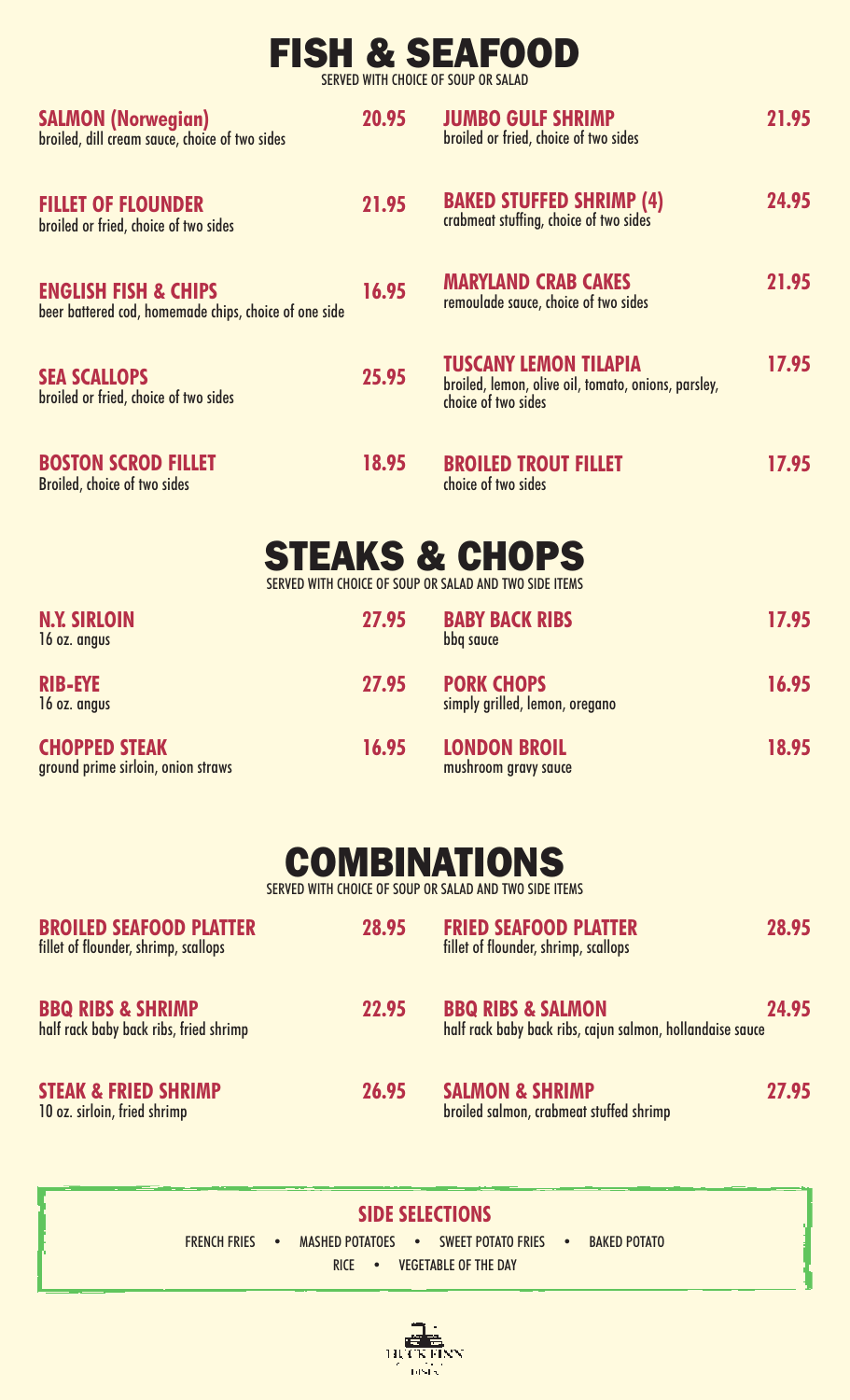# **MORNING FAVORITES**

| <b>BREAKFAST SAMPLER</b><br>two eggs, bacon, sausage, taylor ham, home fries, toast                         | 9.95  | <b>CHICKEN &amp; WAFFI</b><br>fried chicken, belgian wa                    |
|-------------------------------------------------------------------------------------------------------------|-------|----------------------------------------------------------------------------|
| <b>DOUBLE DARE</b><br>two eggs, bacon, sausage, two pancakes                                                | 9.95  | <b>STEAK &amp; EGGS</b><br>rib-eye steak, two eggs, I                      |
| <b>HEARTY BREAKFAST</b><br>any cheese omelette, side choice of taylor ham, bacon or<br>sausage,             | 9.95  | <b>HAM STEAK &amp; EGG</b><br>virginia ham steak, two e                    |
| home fries, toast<br><b>ENERGY BREAKFAST</b>                                                                | 9.95  | <b>BAGEL &amp; LOX PLAT</b><br>smoked salmon, cream ch                     |
| mushroom, tomato and spinach egg white omelette,<br>grilled chicken breast, toast                           |       | onion, toasted bagel<br><b>MORNING WRAP</b>                                |
| <b>EGGS BENEDICT</b><br>two poached eggs, canadian bacon, english muffin,<br>hollandaise sauce, home fries  | 10.50 | flour tortilla, scrambled e<br>side of home fries                          |
| <b>BENNY COPENHAGEN</b><br>two poached eggs, lox, spinach, english muffin,<br>hollandaise sauce, home fries | 10.95 | <b>PROTEIN WRAP</b><br>flour tortilla, grilled chick<br>side of home fries |
|                                                                                                             |       |                                                                            |

| 15                      | <b>CHICKEN &amp; WAFFLES</b>                                                          | 13.95 |
|-------------------------|---------------------------------------------------------------------------------------|-------|
|                         | fried chicken, belgian waffle, syrup, butter                                          |       |
| 15                      | <b>STEAK &amp; EGGS</b>                                                               | 15.95 |
|                         | rib-eye steak, two eggs, home fries, toast                                            |       |
| 15                      | <b>HAM STEAK &amp; EGGS</b>                                                           | 11.50 |
|                         | virginia ham steak, two eggs, home fries, toast                                       |       |
|                         | <b>BAGEL &amp; LOX PLATTER</b>                                                        | 13.95 |
| 15                      | smoked salmon, cream cheese, tomato, lettuce,<br>onion, toasted bagel                 |       |
|                         | <b>MORNING WRAP</b>                                                                   | 8.95  |
| $\overline{\mathbf{0}}$ | flour tortilla, scrambled eggs, bacon, cheddar cheese,<br>side of home fries          |       |
| 15                      | <b>PROTEIN WRAP</b>                                                                   | 9.95  |
|                         | flour tortilla, grilled chicken and spinach egg white omelette,<br>cide of home fries |       |

## **FARM FRESH EGGS**

| SERVED WITH HOME FRIES AND TOAST |      |                                                |       |  |
|----------------------------------|------|------------------------------------------------|-------|--|
| <b>TWO LARGE EGGS</b>            | 5.75 | <b>TURKEY or BEEF SAUSAGE &amp; EGGS</b>       | 8.95  |  |
| <b>BACON &amp; EGGS</b>          | 8.95 | <b>GRILLED CHICKEN BREAST &amp; EGGS</b>       | 9.50  |  |
| <b>SAUSAGE &amp; EGGS</b>        | 8.95 | <b>PASTRAMI or CORNED BEEF &amp; EGGS 9.95</b> |       |  |
| <b>TAYLOR HAM &amp; EGGS</b>     | 8.95 | <b>CORNED BEEF HASH &amp; EGGS</b>             | 9.50  |  |
| <b>VIRGINIA HAM &amp; EGGS</b>   | 8.95 | <b>LONDON BROIL &amp; EGGS</b>                 | 11.95 |  |
| <b>CANADIAN BACON &amp; EGGS</b> | 8.95 | <b>LOX &amp; EGGS</b>                          | 12.50 |  |

## **OMELETTES**

| <b>COLORADO OMELETTE</b><br>ham, bacon, sausage, peppers, onions, cheddar cheese,                            | 9.95 | <b>HUNGRY MAN OMELETTE</b><br>london broil, american cheese, home fries inside                               | 10.50 |
|--------------------------------------------------------------------------------------------------------------|------|--------------------------------------------------------------------------------------------------------------|-------|
| home fries<br><b>ITALIAN OMELETTE</b>                                                                        | 9.95 | <b>THREE CHEESE OMELETTE</b><br>swiss, mozzarella, american cheese, home fries                               | 8.95  |
| sausage, tomato, mushrooms, onions, peppers,<br>mozzarella, marinara sauce, home fries                       |      | <b>FLORENTINE OMELETTE</b><br>spinach, feta cheese, home fries                                               | 9.50  |
| <b>GARDEN OMELETTE</b><br>peppers, onions, tomato, mushrooms, broccoli, home fries                           | 9.50 | <b>TURBO OMELETTE</b><br>turkey and tomato egg white omelette,                                               | 10.50 |
| <b>WESTERN OMELETTE</b><br>ham, peppers, onions, home fries                                                  | 9.50 | topped with avocado, served with cottage cheese<br><b>SPANISH OMELETTE</b>                                   | 8.50  |
| <b>GREEK OMELETTE</b>                                                                                        | 8.95 | homemade spanish sauce, home fries                                                                           |       |
| feta cheese, tomato, home fries<br><b>HEALTHY OMELETTE</b><br>grilled chicken egg white omelette, home fries | 9.95 | <b>OLD COUNTRY OMELETTE</b><br>egg whites, feta cheese, kalamata olives, oregano,<br>served with fruit salad | 9.50  |

### **CRAFT YOUR OWN OMELETTE**

**START WITH OUR FLUFFY 3 EGG OMELETTE 5.75**

add your choice of ingredients:

PEPPERS, TOMATOES OR ONIONS .50 • MUSHROOMS .75 • BROCCOLI OR SPINACH 1.50 • SUN-DRIED TOMATO 1.50 AVOCADO 2.00 • PORTABELLA MUSHROOM 1.50 • HAM, BACON OR SAUSAGE 2.00 • GRILLED CHICKEN OR TURKEY 3.00 EXTRA EGG 1.00 • ANY CHEESE 1.50 • EGG WHITES 1.00 ADDITIONAL

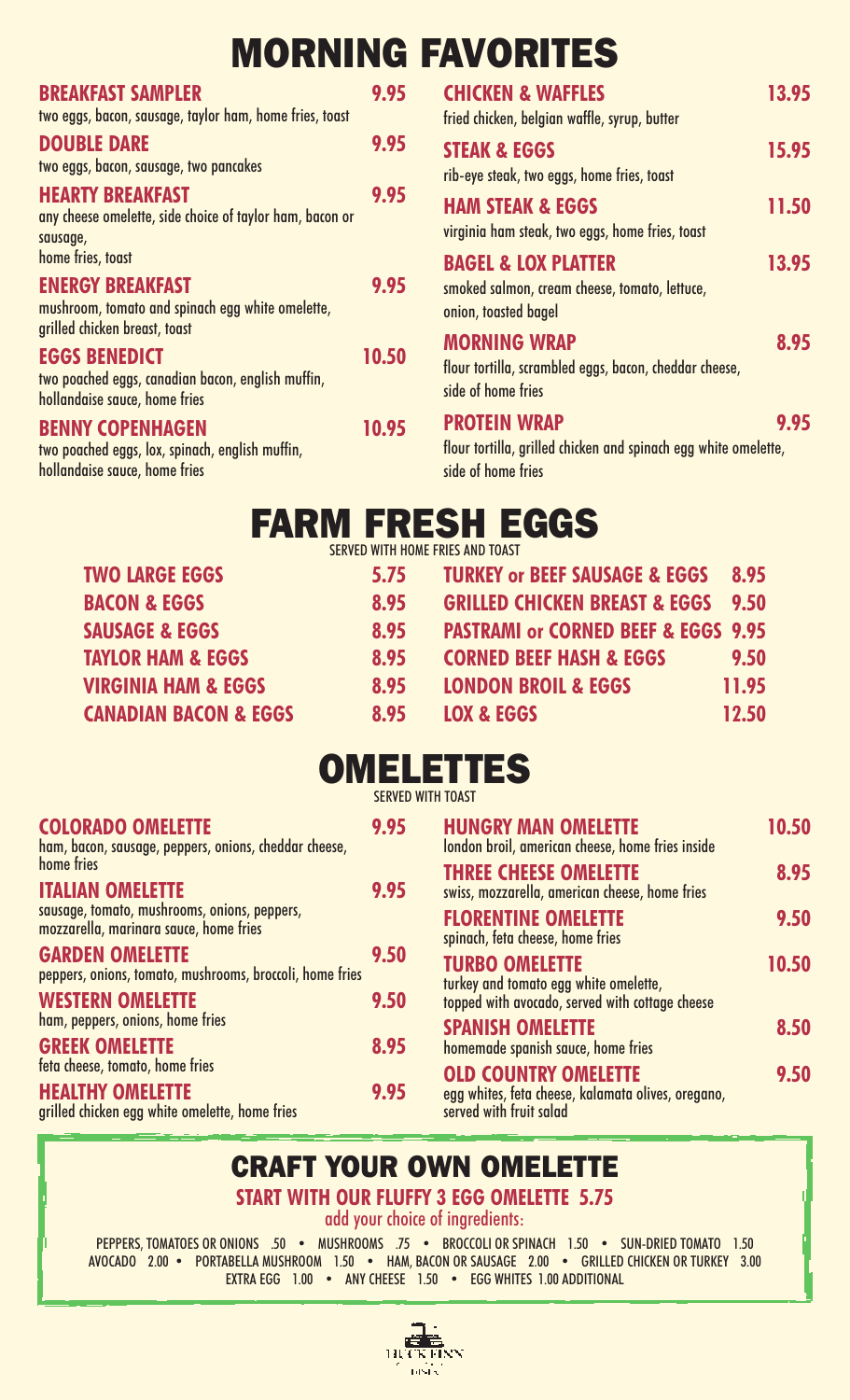### **PANCAKES** SERVED WITH BUTTER AND SYRUP

| <b>THREE BUTTERMILK PANCAKES</b><br>with choice of Ham, Bacon, Sausage              | 5.50         | <b>SILVER DOLLAR PANCAKES</b><br>dozen                                                                                 | 6.95 |
|-------------------------------------------------------------------------------------|--------------|------------------------------------------------------------------------------------------------------------------------|------|
| or Taylor Ham                                                                       | 8.95         | <b>BANANA WALNUT PANCAKES</b><br>three pancakes, filled with bananas and chopped walnuts                               | 9.50 |
| with Two Eggs, Any Style<br><b>PANCAKE SAMPLER</b>                                  | 7.50<br>9.95 | <b>BLUEBERRY PANCAKES</b>                                                                                              | 8.95 |
| three pancakes, bacon, sausage, taylor ham<br><b>CHOCOLATE CHIP PANCAKES</b>        | 8.50         | blueberries, powdered sugar<br><b>COCO CHOCO PANCAKES</b><br>pancakes filled with shredded coconut and chocolate chips | 9.50 |
| semi-sweet chocolate chips, powdered sugar<br><b>BANANA PANCAKES</b>                | 8.50         | <b>CHUNKY MONKEY</b><br>banana pancakes topped with nutella drizzle                                                    | 8.95 |
| powdered sugar<br><b>STRAWBERRY SHORTCAKES</b><br>fresh strawberries, whipped cream | 8.95         | and powdered sugar<br><b>OREO PANCAKES</b><br>pancakes filled with crumbled oreos and whipped cream                    | 8.95 |

# **WAFFLES & FRENCH TOAST**

SERVED WITH BUTTER AND SYRUP

| <b>CLASSIC BELGIAN WAFFLE</b>              | 5.50 | <b>FRENCH TOAST</b>                                         | 5.50  |
|--------------------------------------------|------|-------------------------------------------------------------|-------|
| with choice of Ham, Bacon, Sausage         |      | with choice of Ham, Bacon, Sausage                          |       |
| or Taylor Ham                              | 8.95 | or Taylor Ham                                               | 8.95  |
| with Two Eggs, Any Style                   | 7.50 | with Two Eggs, Any Style                                    | 7.50  |
| with Fresh Banana or Strawberries          | 8.50 | with Fresh Banana or Strawberries                           | 8.50  |
| with Two Scoops of Ice Cream               | 8.95 | <b>FRENCH TOAST SAMPLER</b>                                 | 9.95  |
| <b>WAFFLE SAMPLER</b>                      | 9.95 | french toast, bacon, sausage, taylor ham                    |       |
| belgian waffle, bacon, sausage, taylor ham |      | <b>FRENCH TOAST NAPOLEON</b>                                | 9.95  |
| <b>BANANAS FOSTER WAFFLE</b>               | 9.95 | french toast, strawberries, bananas, whipped cream, walnuts |       |
| waffle, bananas, brown sugar rum sauce,    |      | <b>MONTE CRISTO</b>                                         | 10.95 |
| walnuts, vanilla ice cream                 |      | french toast, turkey, ham, swiss cheese, french fries       |       |

## **BREAKFAST SANDWICHES**

MADE WITH TWO EGGS ON CHOICE OF WHITE, RYE, WHOLE WHEAT OR HARD ROLL BAGEL OR ENGLISH MUFFIN .50 • EXTRA EGG 1.00 • ADD CHEESE 1.00

| <b>FRIED OF SCRAMBLED EGG</b>      | 2.95 | <b>TAYLOR HAM, BACON or SAUSAGE</b> | 4.95 |
|------------------------------------|------|-------------------------------------|------|
| with choice of Ham, Bacon, Sausage |      | <b>TAYLOR HAM, EGG &amp; CHEESE</b> | 5.95 |
| <b>or Taylor Ham</b>               | 5.50 | <b>POTATO &amp; EGG</b>             | 3.50 |
| <b>WESTERN OMELETTE</b>            | 4.95 | <b>CHEESE OMELETTE</b>              | 4.50 |

| <b>HAM or BACON</b>                | 3.95 |
|------------------------------------|------|
| <b>SAUSAGE or TAYLOR HAM 3.95</b>  |      |
| <b>CANADIAN BACON</b>              | 3.95 |
| <b>TURKEY or BEEF SAUSAGE 3.95</b> |      |
| <b>CORNED BEEF HASH</b>            | 4.50 |
| <b>GRILLED CHICKEN</b>             | 4.50 |
| <b>LOX</b>                         | 7.95 |

## **ON THE SIDE**

| <b>FRESH STRAWBERRIES</b> | 4.95 | <b>TOASTED BAGEL</b>    | 1.50 |
|---------------------------|------|-------------------------|------|
| <b>FRESH MELON</b>        | 3.50 | with Cream Cheese       | 2.95 |
| with Cottage Cheese       | 4.50 | <b>HOME FRIES</b>       | 3.50 |
| <b>FRESH FRUIT SALAD</b>  | 4.50 | <b>ENGLISH MUFFIN</b>   | 1.75 |
| <b>COTTAGE CHEESE</b>     | 3.50 |                         |      |
| <b>COLD CEREAL</b>        | 3.50 | <b>ASSORTED MUFFINS</b> | 1.95 |
| <b>EXTRA EGG</b>          | 1.00 | <b>TOAST</b>            | 1.25 |
|                           |      | <b>CROISSANT</b>        | 1.95 |
|                           |      |                         |      |